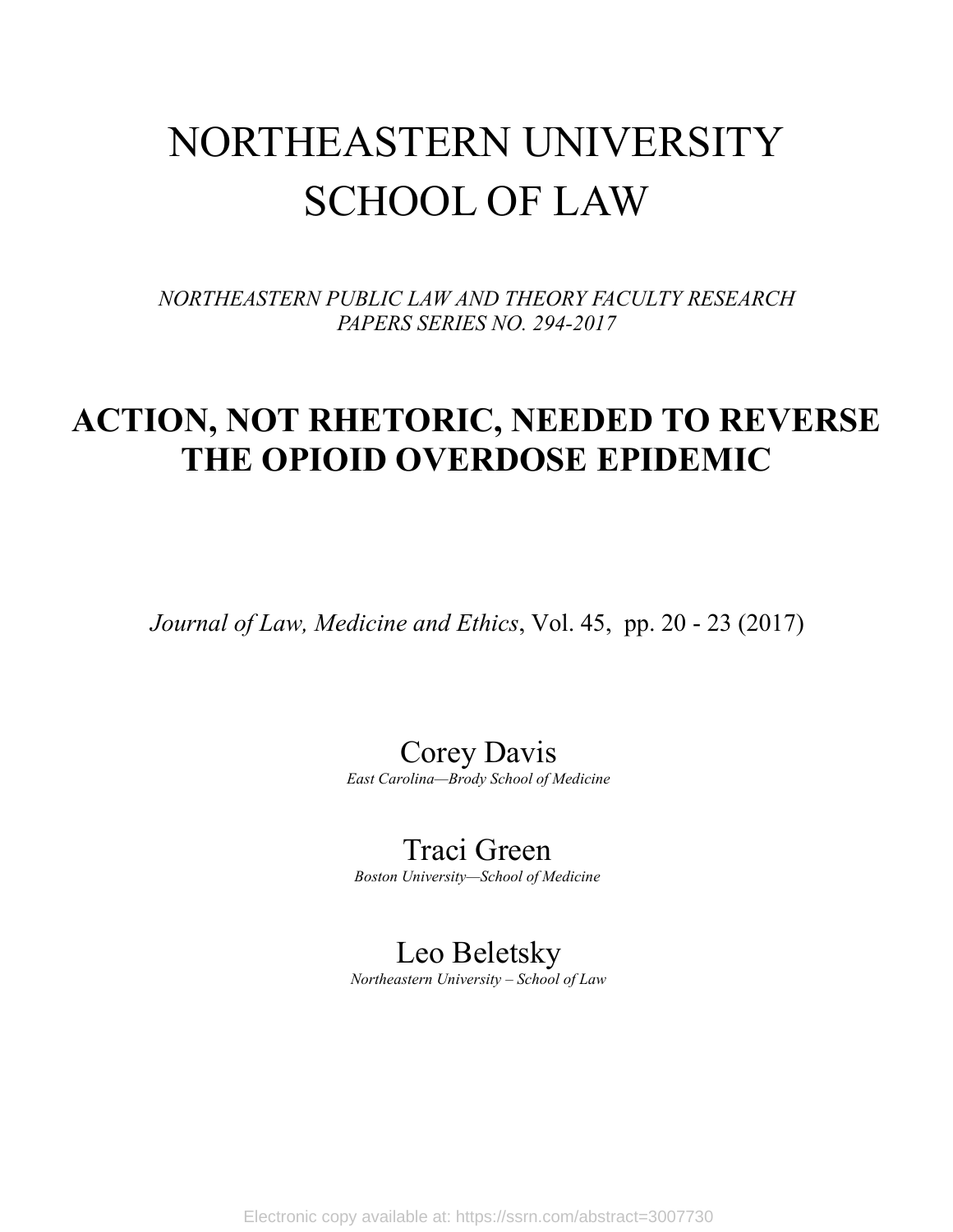# **Action, Not Rhetoric, Needed to Reverse the Opioid Overdose Epidemic**

*Corey Davis, Traci Green, and Leo Beletsky* 

#### **The Rise of the Epidemic**

In 2011, the Office of National Drug Control Policy (ONDCP) released a watershed report, *Epidemic: Responding to America's Prescription Drug Abuse Crisis*. The report broke with decades of tradition to shift the agency's rhetorical focus toward a more evidencebased, proactive approach to what had previously been termed the "War on Drugs," and announced the agency's goal of decreasing unintentional opioid overdose deaths in the United States by 15% within five years.1 Unfortunately, that has not come to pass: the number of Americans lost to overdose increased from 41,340 in 2011, when ONDCP set its goal, to 47,055 in 2014.2 More Americans now die each year of drug overdose than died of HIV/AIDS during the peak of that terrible epidemic.3

The root causes of the opioid crisis include not only over-prescribing of opioid pain relievers (OPR), but also an interplay of economic stress, social isolation, and systemic pressures on the health care system to address patients' complex physical and mental health needs combined with a lack of the appropriate tools and incentives to do so.4 Many policy solutions, however, focus solely on overprescribing of OPRs and fail to address any of the underlying causes of the epidemic.5 As a result, while the number of OPR-related

**Corey Davis, J.D., M.S.P.H.,** *is with the Network for Public Health Law and the Brody School of Medicine, East Carolina University.* **Traci Green, Ph.D., Ms.C.,** *is with the Department of Emergency Medicine, Boston University School of Medicine and the Department of Emergency Medicine and Epidemiology, The Warren Alpert School of Medicine of Brown University and Rhode Island Hospital.* **Leo Beletsky, J.D., M.P.H.,** *is with the School of Law and College of Health Sciences, Northeastern University and the Division of Global Public Health, UC San Diego School of Medicine.*

deaths in the U.S. appears to have plateaued, fatal heroin overdoses have more than tripled since 2010.<sup>6</sup> Concurrently, a surge in the availability of illicitly manufactured synthetic opioids appears to be driving a significant increase in overdose deaths.7

As evidenced by the ONDCP's report, the rhetoric associated with the opioid epidemic is different in many ways than the response to previous drugrelated crises, which overwhelmingly relied on blaming, shaming, and punishing those most impacted.8 However, many of these changes have remained in the rhetorical realm. Despite widespread acknowledgement that opioid overdose is an epidemic, it has largely failed to produce an epidemic-appropriate public health response.9 This must change. Dramatically reducing the number of lives unnecessarily lost to overdose requires an evidence-based, equity-focused, well-funded, and coordinated response. We present in this brief article suggestions for improving and refocusing the response to this simmering public health crisis.

#### **Improving Clinical Decision Making**

Most of the increase in opioid prescribing is driven by well-intentioned efforts to reduce the burden of untreated pain. This is a worthy goal: chronic pain affects millions of Americans and often occurs in tandem with other medical and mental health conditions including depression and anxiety.10 Opioid therapy is indispensable for treatment of severe cancer and HIV/ AIDS pain, and is invaluable for palliative care.<sup>11</sup> However, OPR therapy for other conditions is often no more effective than other interventions, and often carries a higher risk of harm.<sup>12</sup> Indeed, the Centers for Disease Control and Prevention now advises against the routine or first-line use of opioid therapy for chronic pain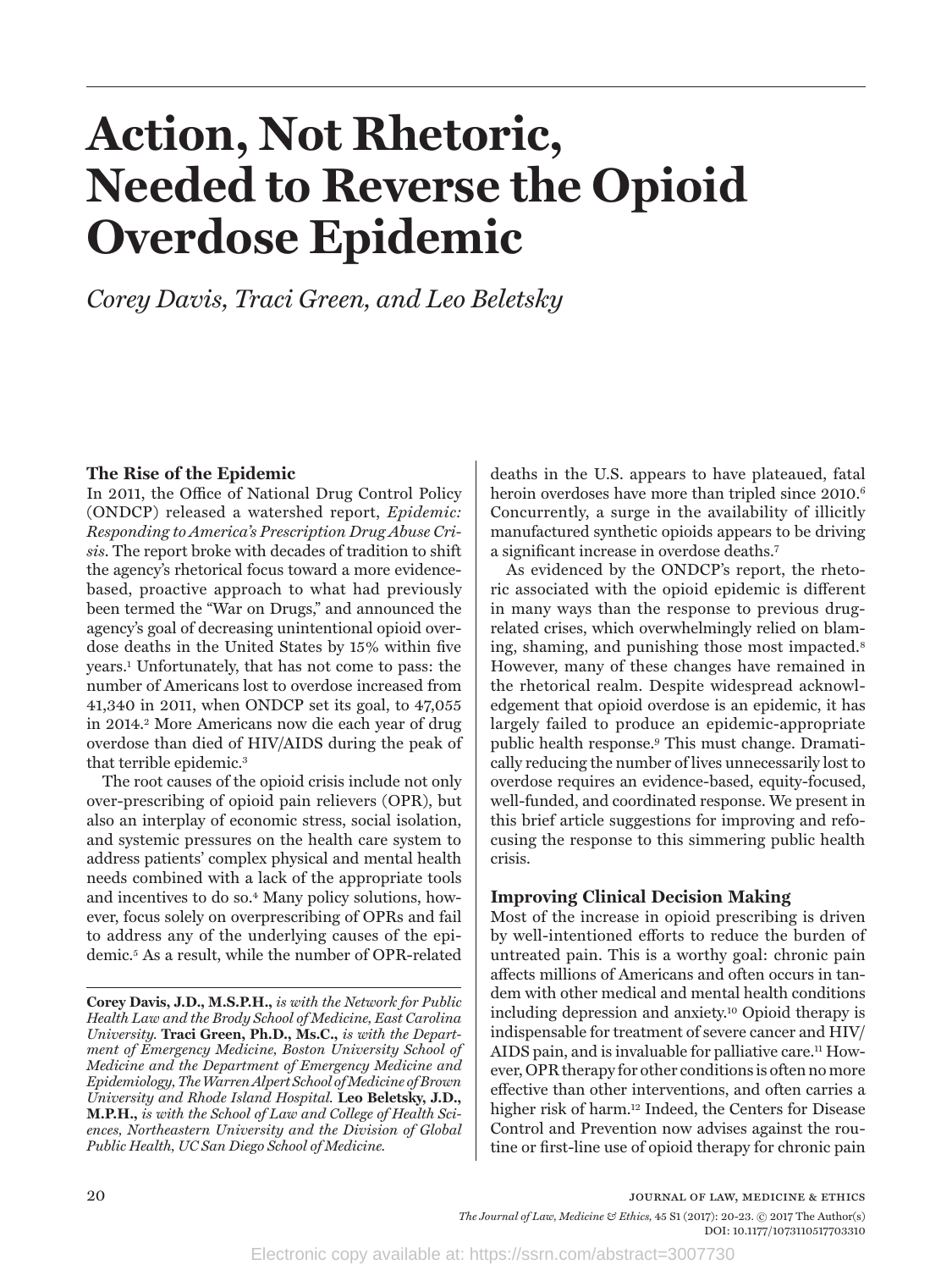and recommends frequent re-evaluation of the benefits and harms of opioid therapy once begun.13

Much of the rise in inappropriate OPR prescribing was driven by pharmaceutical marketing campaigns that targeted doctors and professional organizations with sometimes misleading information regarding the effectiveness and dangers of OPRs.14 Insufficient knowledge of recent guidelines and recommendations, conversely, may have the unintended effect of depriving patients of medically appropriate opioid therapy, a burden which may fall disproportionately

Despite widespread acknowledgement that opioid overdose is an epidemic, it has largely failed to produce an epidemic-appropriate public health response. This must change. Dramatically reducing the number of lives unnecessarily lost to overdose requires an evidence-based, equity-focused, well-funded, and coordinated response.

on racial and ethnic minorities.15 Unfortunately, most physicians receive little training in evidence-based pain management, and only a handful of states require them to remain abreast of the latest evidence.16

To reduce this knowledge gap, state licensing boards should require that all physicians receive training or demonstrate efficacy in evidence-based opioid prescribing, as well as recognizing and appropriately responding to opioid use disorder (OUD). This training should be funded by neutral entities, not pharmaceutical companies. Additionally, states should strongly consider imposing additional oversight on the "selfregulating" medical profession, which in many cases has been slow to respond to the epidemic. Insurers can also help reduce inappropriate prescribing by discouraging the use of methadone for treatment of pain (an outsize driver of OPR overdose), covering non-opioid therapies such as physical therapy to the same extent as opioid therapy, and disincentivizing OPR therapy in situations where best available evidence suggests that those medications are inappropriate.

#### **Improving Access to Evidence-Based Treatment**

Although treatment with methadone and buprenorphine, referred to as medication assisted treatment (MAT), dramatically improves outcomes for many people with opioid addiction and the opioid antago-

nist naloxone decreases the risk of overdose death, access to these proven treatments remains grossly inadequate.17 Only approximately 11% of Americans who needed drug or alcohol treatment in 2013 were able to access it, and availability of naloxone continues to be hampered by cost, legal concerns, and other barriers.18

To reduce this lack of access, insurers should remove onerous prior authorization requirements for MAT and be required to cover naloxone, including where the medication is intended to be used on a

person other than the insured.19 Compliance with the Mental Health Parity and Addiction Equity Act, which requires that drug treatment be provided on equal terms to medical and surgical care, should be strictly enforced.

At both federal and state levels, arcane laws and regulations make it considerably more difficult for practitioners to prescribe medications to treat OUD than the medications known to cause it. This absurd situation has no basis in evidence and should be dismantled. At the same time, a wide variety of non-evidencebased "treatment" providers have flour-

ished.20 These providers, many of which likely increase risk of negative outcomes including fatal overdose, should be tightly regulated. A dramatic increase in funding for the development of non-opioid treatment (and potentially non-addictive opioid treatment) for both chronic and acute pain is desperately needed.

#### **Investing in Comprehensive Public Health Approaches**

Given the extensive investments in infrastructure across the U.S. in interventions like prescription drug monitoring programs (PDMPs), it is important to ensure that these resources explicitly embrace public health goals and applications. Rhode Island, where a Governor's Task Force on Opioid Addiction and Overdose adopted a four-point plan aiming to reduce overdose deaths by one-third in three years, has emerged as a leader in this area. The Rhode Island Plan is comprehensive in approach but strategic in execution, and uses PDMP data for tracking Plan progress. The *Prevention* initiative tackles co-use of benzodiazepines and opioids by creating provider guidelines on this specific risk. Its *Treatment* initiative rolls out MAT in prisons and jails, in the community, and in hospitals. *Rescue* efforts expand naloxone as the standard of care, by providing sustainable community-based naloxone sources and naloxone at the pharmacy. *Recovery* expands recovery centers and peer recovery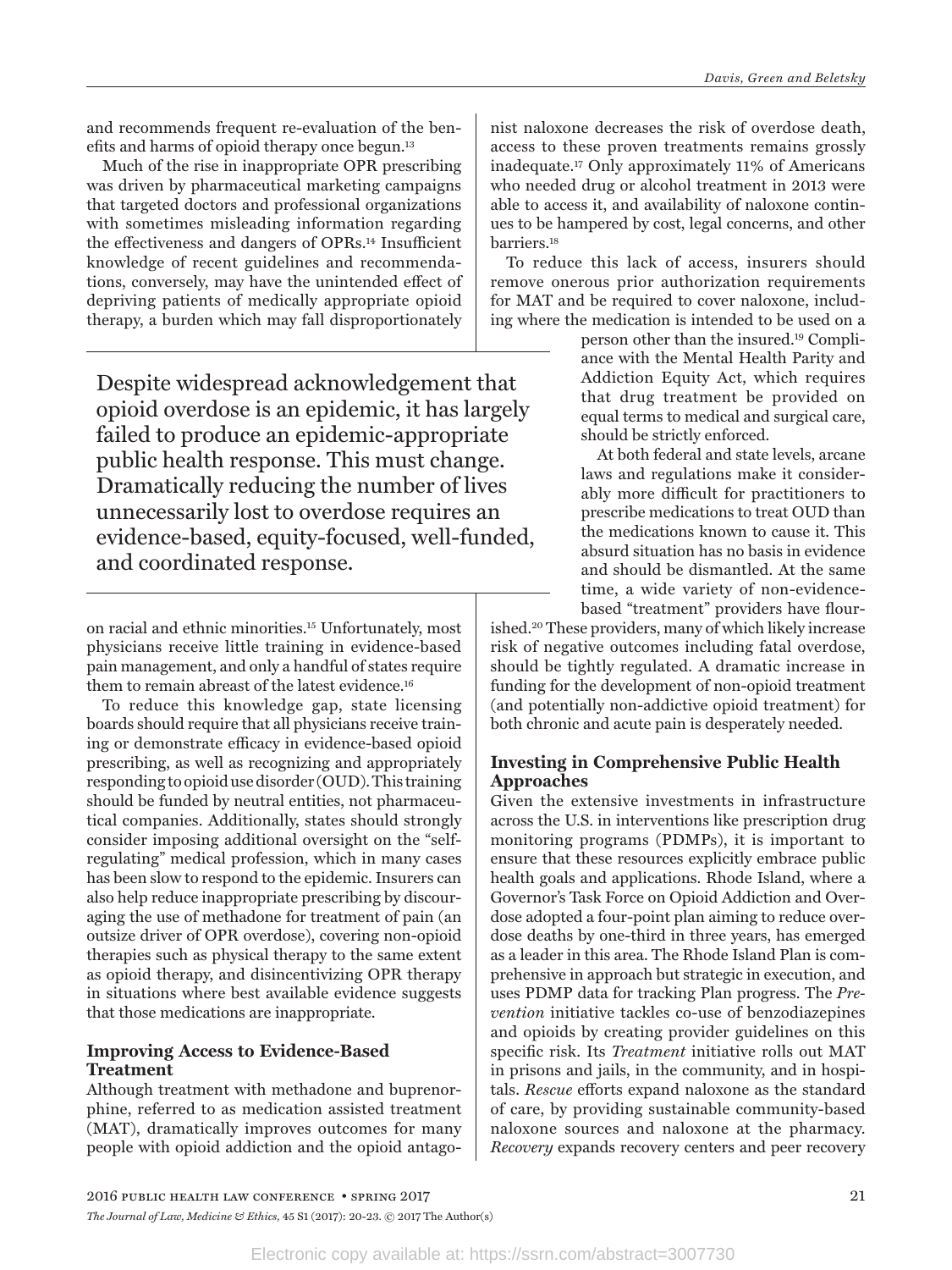support capacity, especially in the emergency department, post overdose. While it is too early to tell if these efforts will have the intended effect, they exemplify an integrated, coordinated, health-focused agenda to addressing overdose.

#### **Re-focusing Law Enforcement Response**

Although governmental agencies have largely adopted public health rhetoric to describe substance use disorder (SUD), the public officials most likely to interact with people with the disease of addiction are not physicians or public health workers but law enforcement and correctional officers. Of ONDCP's \$25 billion annual budget, less than half is allocated to prevention and treatment; the majority remains slated for interdiction and enforcement.21 Some federal and state prosecutors have responded to the epidemic by charging individuals who deliver drugs used in fatal overdoses with homicide, and some jurisdictions have increased penalties for drug-related crimes. Aside from their futility, these types of punitive laws and aggressive law enforcement actions have numerous unintended health consequences, including fueling the spread of HIV and discouraging help-seeking during overdose events.22

On the other hand, there have been a number of innovative police initiatives across the U.S. that mark a departure from the strictly punitive approach towards one that confronts the opioid crisis as primarily a public health issue. For example, more than 2000 law enforcement agencies nationwide are now trained and equipped to reverse opioid overdose using naloxone, and more than half a dozen jurisdictions operate law enforcement assisted diversion (LEAD) programs that train, permit, and encourage officers to refer people who use illicit drugs to a case manager for referrals to housing, health, and other programs in lieu of arrest.

Although SUD diagnosis and treatment in correctional settings remain scandalously inadequate, initiatives in over 150 jurisdictions permit people in need of addiction treatment to present to a police station and be assisted in navigating to an SUD treatment program. While this is a positive step, it also represents a misalignment of scarce public resources, as the police officers being asked to provide evidence-based, non-judgmental assistance to people who use drugs are often neither trained nor equipped to do so.

#### **Conclusion**

The country confronts a challenge equal to that posed by HIV in the 1980s. Despite good intentions, a change in tone and some positive movement, Americans with the disease of addiction are still often stigmatized, criminalized, and denied access to evidence-based

care. Structural change to address both the causes and effects of the epidemic is urgently needed. In the case of HIV/AIDS, failure to deploy non-judgmental, evidence-based interventions was directly responsible for the preventable deaths of hundreds of thousands of Americans. Improvement, when it came, was championed not by officials but by activists such as ACT UP.23 We are now faced with the choice of whether to learn from that mistake — or repeat it.

References

- 1. Office of National Drug Control Policy, *Epidemic: Responding to America's Prescription Drug Abuse Crisis* (2011), Office of National Drug Control Policy.
- 2. Centers for Disease Control and Prevention, *Number and Age-Adjusted Rates of Drug-Poisoning Deaths Involving Opioid Analgesics and Heroin: United States, 2000–2014* (2015).
- 3. H. Park and M. Bloch, "How the Epidemic of Drug Overdose Death Ripples Across America," *New York Times*, January 19, 2016.
- 4. K. McLean, "There's Nothing Here": Deindustrialization as Risk Environment for Overdose," *International Journal of Drug Policy* no. 29 (2016): 19-26; K. M. Keyes, M. Cerda, J. E. Brady, J. R. Havens, and S. Galea, "Understanding the Rural-Urban Differences in Nonmedical Prescription Opioid Use and Abuse in the United States," *American Journal of Public Health* 104, no. 2 (2014): e52-e59; A. Case and A. Deaton, "Rising Morbidity and Mortality in Midlife among White Non-Hispanic Americans in the 21st Century," *Proceedings of the Nationall Academy of Science* 112, no. 49 (2015): 15078- 15083; L. R. Webster, S. Cochella, N. Dasgupta, K. L. Fakata, P. G. Fine, S. M. Fishman, T. Grey, E. M. Johnson, L. K. Lee, S. D. Passik, J. Peppin, C. A. Porucznik, A. Ray, S. H. Schnoll, R. L. Stieg, and W. Wakeland, "An Analysis of the Root Causes for Opioid-Related Overdose Deaths in the United States," *Pain Medicine* 12, Supp. 2 (2011): S26-35.
- 5. S. G. Kertesz, "Turning the Tide or Riptide? The Changing Opioid Epidemic," *Substance Abuse* (November 18, 2016): 1-6*.*
- 6. H. Hedegaard, L. H. Chen, and M. Warner, "Drug-Poisoning Deaths Involving Heroin: United States, 2000-2013," *NCHS Data Brief* 190 (2015):1-8.
- 7. T. C. Green, and M. Gilbert, "Counterfeit Medications and Fentanyl," *JAMA Intern Medicine* 176, no. 10 (2016): 1557-1557.
- 8. P. Bourgois, "Crack and the Political Economy of Social Suffering," *Addiction Research & Theory* 11, no. 1 (2009): 31-37.
- 9. C. S. Davis, T. C. Green, and N. D. Zaller, "Addressing the Overdose Epidemic Requires Timely Access to Data to Guide Interventions," *Drug and Alcohol Review* 35, no. 4 (2016): 383-386.
- 10. A. Tsang, M. Von Korff, S. Lee, J. Alonso, E. Karam, M. C. Angermeyer, G. L. Borges, E. J. Bromet, K. Demytteneare, G. de Girolamo, R. de Graaf, O. Gureje, J. P. Lepine, J. M. Haro, D. Levinson, M. A. Oakley Browne, J. Posada-Villa, S. Seedat, and M. Watanabe, "Common Chronic Pain Conditions in Developed and Developing Countries: Gender and Age Differences and Comorbidity with Depression-Anxiety Disorders," *Journal of Pain* 9, no. 10 (2008): 883-891.
- 11. J. Chiu, C. Davis, and S. Burris, "Access to Therapeutic Opioids: A Plan of Action for Donors, NGOs, and Governments," *Temple International & Comparative Law Journal* 24, no. 2 (2011): 101-130; G. Newshan and J. A. Staats, "Evidence-Based Pain Guidelines in HIV Care," *Journal of the Association of Nurses in AIDS Care* 24, Supp. 1 (2013): S112-S126.
- 12. G. M. Franklin and the American Academy of Neurology, "Opioids for Chronic Noncancer Pain: A Position Paper of the American Academy of Neurology," *Neurology* 83, no. 14 (2014): 1277-1284.